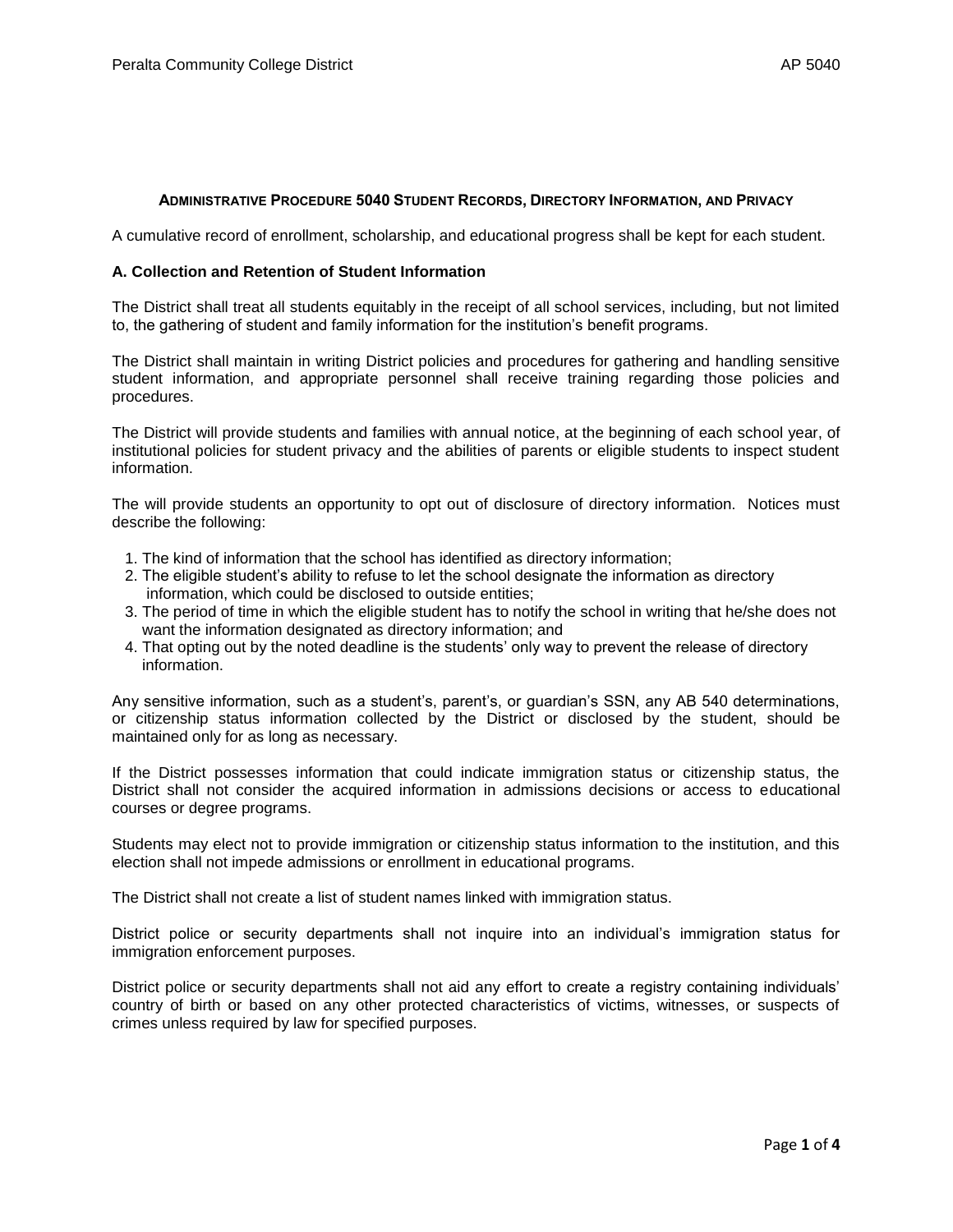- **B. Release of Student Records:** No instructor, official, employee, or Governing Board member shall authorize access to student records to any person except under the following circumstances:
	- 1. Student records shall be released pursuant to a former or current student's written consent.
	- 2. "Directory information" may be released in accordance with the definitions in Board Policy 5040.
	- 3. Student records shall be released pursuant to a judicial order or a lawfully issued subpoena.
	- 4. Student records shall be released pursuant to a federal judicial order that has been issued regarding an investigation or prosecution of an offense concerning an investigation or prosecution of terrorism.
	- 5. Student records may be released to officials and employees of the District only when they have a legitimate educational interest to inspect the record.
	- 6. Student records may be released to authorized representatives of the Comptroller General of the United States, the Secretary of Education, an administrative head of an education agency, state education officials, or their respective designees or the United States Office of Civil Rights, where that information is necessary to audit or evaluate a state or federally supported educational program or pursuant to federal or state law. Exceptions are that when the collection of personally identifiable information is specifically authorized by federal law, any data collected by those officials shall be protected in a manner that will not permit the personal identification of students or their parents by other than those officials, and any personally identifiable data shall be destroyed when no longer needed for that audit, evaluation, and enforcement of federal legal requirements.
	- 7. Student records may be released to officials of other public or private schools or school systems, including local, county or state correctional facilities where education programs are provided, where the student seeks or intends to enroll or is directed to enroll. The release is subject to the conditions in Education Code Section 76225.
	- 8. Student records may be released to agencies or organizations in connection with a student's application for, or receipt of, financial aid, provided that information permitting the personal identification of those students may be disclosed only as may be necessary for those purposes as to financial aid, to determine the amount of the financial aid, or conditions that will be imposed regarding financial aid, or to enforce the terms or conditions of financial aid.
	- 9. Student records may be released to organizations conducting studies for, or on behalf of, accrediting organizations, educational agencies or institutions for the purpose of developing, validating, or administrating predictive tests, administering financial aid programs, and improving instruction, if those studies are conducted in such a manner as will not permit the personal identification of students or their parents by persons other than representatives of those organizations and the information will be destroyed when no longer needed for the purpose for which it is conducted
	- 10. Student records may be released to appropriate persons in connection with an emergency if the knowledge of that information is necessary to protect the health or safety of a student or other persons, subject to applicable federal or state law.
- **B. Federal Military Recruitment.** The following information shall be released to the federal military for the purposes of federal military recruitment:
	- 1. student names,
	- 2. addresses,
	- 3. telephone listings,
	- 4. dates and places of birth,
	- 5. levels of education,
	- 6. majors,
	- 7. degrees received,
	- 8. prior military experience,
	- 9. and/or the most recent previous educational institutions enrolled in by the students.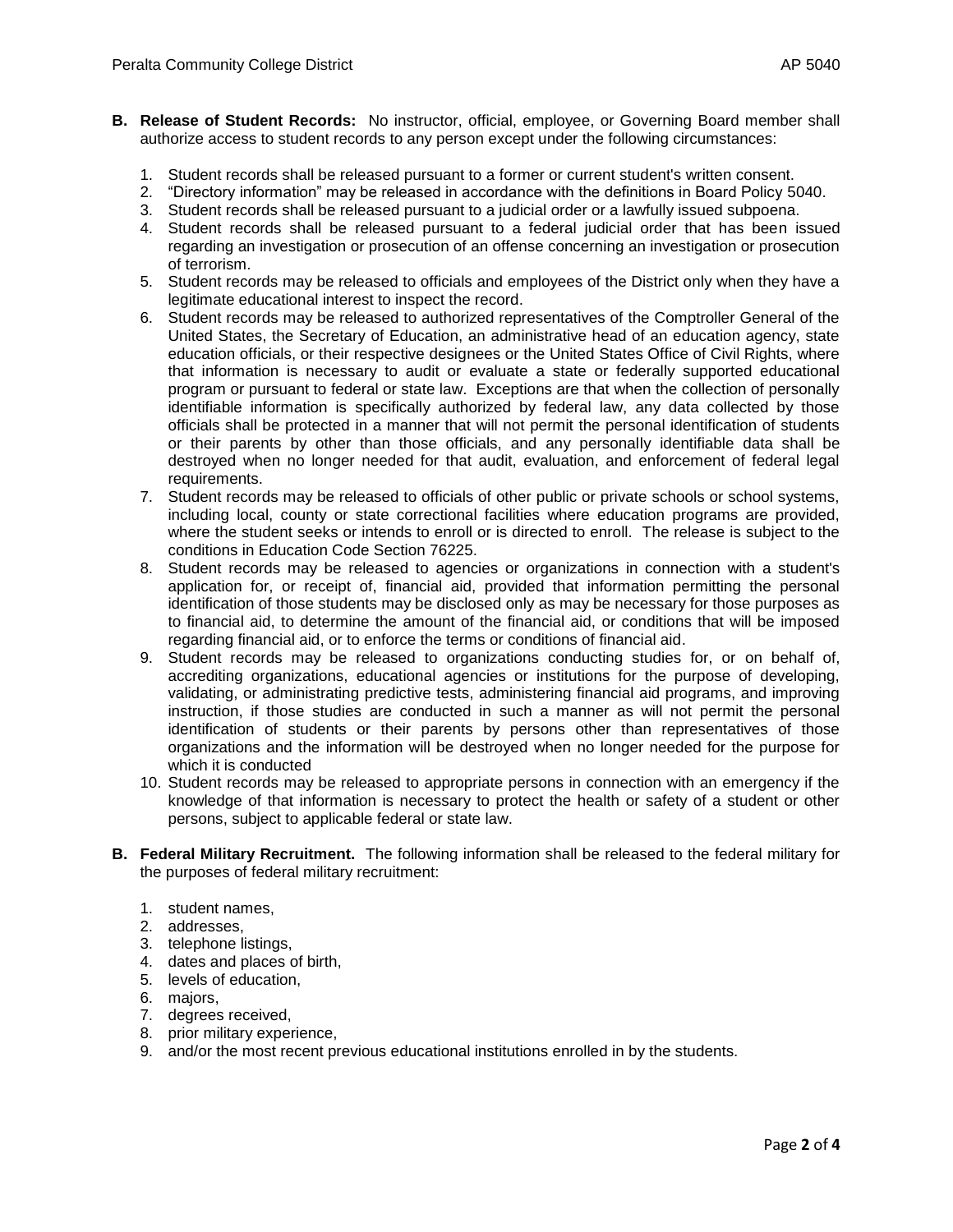### **C. Access to Student Records for Immigration Enforcement Purposes**

- A. The District must obtain a student's written consent before disclosing educational records, unless the information is relevant for a legitimate educational interest or includes directory information only. Neither exception permits disclosing information for immigration enforcement purposes; no student information shall be disclosed for immigration enforcement purposes without a court order or judicial warrant. Without a court order or a judicial warrant, written consent must be signed and dated by the student, or (if the student is a minor) by the student's parent(s) or guardian(s), before disclosure of the information, and must specify the records that may be disclosed, the purpose of the disclosure, and the party or class of parties to whom the disclosure may be made.
- B. If desired by the student, the District must provide a copy of the records to be released. The party to whom the information is disclosed may not re-disclose the information to any other party without the prior consent of the student or subsequent court order.
- C. District personnel shall develop a written policy for interactions with immigration authorities seeking to review student records. At minimum, such policies shall include the following information:
	- 1. Contact information for the Vice Chancellor of Student Services to review and respond to a request for student records.
	- 2. Access to sample warrant and subpoena documents that could be used for access onto campus property, or to seize or arrest students or other individuals on campus.

In addition to notifying the college Vice President of Student Services, District personnel shall take the following action steps in response to an officer other than campus police requesting access to student records:

- 1. Ask for the officer's name, identification number, and agency affiliation;
- 2. Record or copy this information;
- 3. Ask for a copy of any warrants;

4. Inform the officer that you are not obstructing his/her efforts but that you need to contact a campus administrator or campus counsel for assistance.

Campus police or security shall not provide personal information about an individual for immigration enforcement purposes, unless that information is publicly available, or required by a court order or judicial warrant. "Personal information" is defined as any information that identifies or describes an individual, and includes but is not limited to, a student's physical description, home or work address, telephone number, education, financial matters, medical or employment history, and statements made by, or attributed to, the individual. This restriction does not apply to information regarding the immigration or citizenship status of an individual.

Unless the District is served with a judicial subpoena or court order that by its terms prohibits disclosure to the student, the student must be notified of any judicial order or subpoena before the institution complies with the order in accordance with FERPA.

# **D. Charge for Transcripts or Verifications of Student Records:**

A student/former student shall be entitled to two free copies of the transcript of his/her record or to two free verifications of various student records. Additional copies shall be made available to the student, or to an addressee designated by him/her, at the rate of \$6.00 per copy. Students may request special processing of a transcript. The District will not refuse to provide a transcript for a current or former student on the grounds that the student owes a debt; condition the provision of a transcript on the payment of a debt, other than a fee charged to provide the transcript; charge a higher fee for obtaining a transcript, or provide less favorable treatment of a transcript request because a student owes a debt; or use transcript issuance as a tool for debt collection.